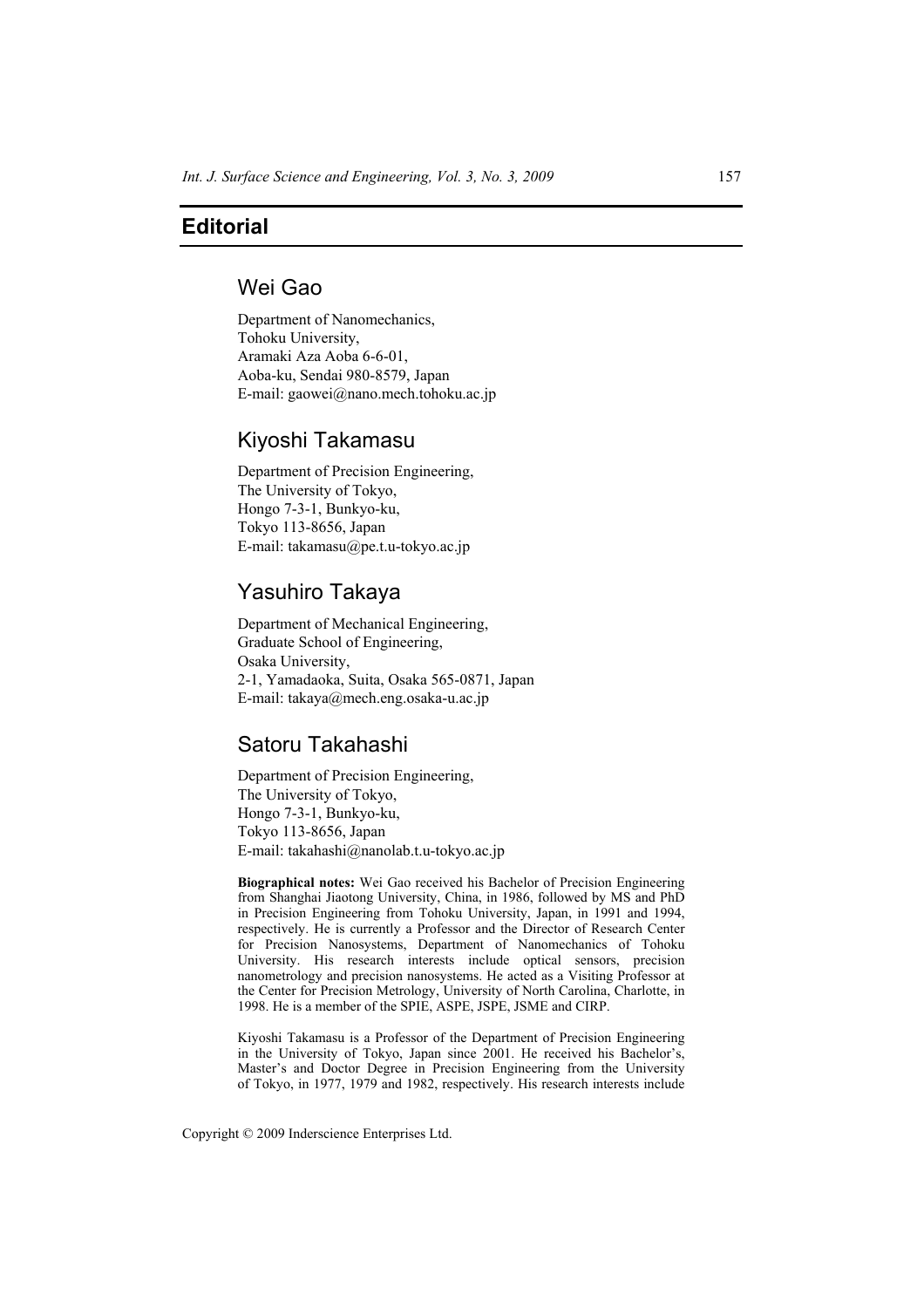#### 158 *W. Gao et al.*

precision measurement, coordinate measurement, nanometre measurement and calibration of precision instrument. He acted as a Visiting Researcher at department of engineering, University of Warwick, UK in 1990. He is a member of the euspen, JSPE, RSJ, IEEJ and SICE. He is the chairman of the technical committee of intelligent measurement with nanoscale in JSPE.

Yasuhiro Takaya received a PhD Degree in Precision Engineering from Hokkaido University in 1992. Since 2006, he is working as a Professor at Osaka University. His research interests include laser-applied nano-in-process measurement of surface textures and profiles, laser-applied measurement and machining in micromachine production engineering, nano-CMM, and fundamental measurements in nanotechnology. He is a member of JSPE, JSME, JSAT, ASPE and CIRP.

Satoru Takahashi received his Bachelor's and Master's Degrees in the Mechanical Engineering for Industrial Machinery and Systems from Osaka University, Japan in 1993 and 1995, respectively. He received his Doctor Degree in Mechanical Engineering and Systems from Osaka University, Japan in 2002. He is currently an Associate Professor of the Department of Precision Engineering at the University of Tokyo, Japan. His research interests include the nano-in-process measurement and nano-scale-metrology based on the advanced optics using localised photon energy such as evanescent light, near-field light, and so on. He is a member of the ASPE, euspen, JSPE and JSME.

Assuring the accuracy of surface profile measurement and dimensional measurement to nanometer level is still underdevelopment while the influence of information generated by measurement is becoming increasingly important and extensive in nanoscale manufacturing industries such as semiconductor industry and precision machining industry. The required measurement accuracy has come to such a high level that it is difficult to achieve by only improving the measuring instrument/system from the hardware approach. Big breakthroughs are required and expected in both intensive fundamental researches and extensive applications of intelligent nano-measurement technology through the innovation of measuring methods and systems from the software approach. In the intelligent nano-measurement technology, extensions of measurement targets and measurement ranges as well as improvement of measurement accuracy are made possible by combination of optical measurement technologies and mechanical measurement methods, and/or by error compensation with software datum techniques. The systematisation and utilisation of the intelligent nano-measurement technology are expected to make significant contributions to the next-generation nanoscale manufacturing industries.

Based on the worldwide leadership taken by the Japan Society for Precision Engineering (JSPE) in the field of precision engineering, a JSPE technical committee named as "New Technology for Intelligent Measurement with Nanoscale" has been launched since March, 2004. The aim of the committee is to systematise the intelligent nano-measurement technology through cooperation between universities and industries so that this new technology can play a more important role in manufacturing industries. There are 30 active researchers and 15 leading companies involved in the committee. This special issue includes some of the recent achievements made by the members